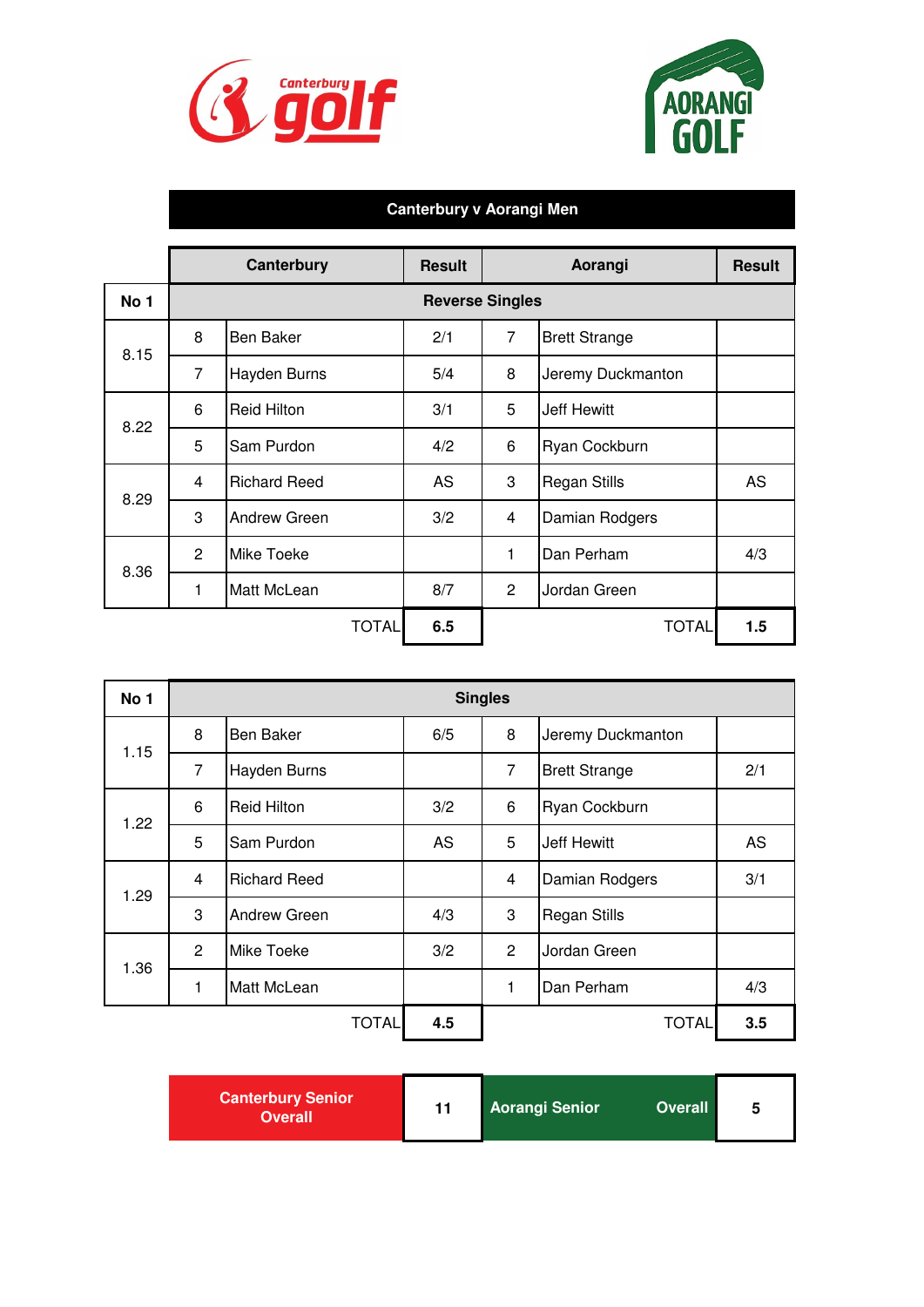|              |                        | <b>Canterbury</b>    | <b>Result</b> |                | Aorangi               | <b>Result</b> |  |
|--------------|------------------------|----------------------|---------------|----------------|-----------------------|---------------|--|
| <b>No 16</b> | <b>Reverse Singles</b> |                      |               |                |                       |               |  |
| 8.15         | 6                      | Aaron Forsyth        |               | 5              | <b>Owen Millar</b>    | 3/2           |  |
|              | 5                      | <b>Blair Dibley</b>  | 3/2           | 6              | <b>Ray Grant</b>      |               |  |
| 8.22         | $\overline{4}$         | <b>Andrew Dufton</b> | <b>AS</b>     | 3              | <b>Robbie Bell</b>    | <b>AS</b>     |  |
|              | 3                      | <b>Jason Sincock</b> |               | $\overline{4}$ | <b>Blair Franklin</b> | 1 up          |  |
| 8.29         | $\overline{2}$         | Jonathan Stieller    |               | $\mathbf{1}$   | <b>Jason Leary</b>    | 3/2           |  |
|              | 1                      | <b>Anton Fouchee</b> |               | $\overline{2}$ | Nigel Heney           | 1 up          |  |
|              |                        | <b>TOTAL</b>         | 1.5           |                | <b>TOTAL</b>          | 4.5           |  |

| <b>No 16</b> | <b>Singles</b> |                      |                |                |                       |                         |
|--------------|----------------|----------------------|----------------|----------------|-----------------------|-------------------------|
|              | 6              | Aaron Forsyth        | 4/3            | 6              | <b>Ray Grant</b>      |                         |
| 1.15         | 5              | <b>Blair Dibley</b>  |                | 5              | <b>Owen Millar</b>    | 1 up                    |
| 1.22         | $\overline{4}$ | <b>Andrew Dufton</b> | 1 up           | $\overline{4}$ | <b>Blair Franklin</b> |                         |
|              | 3              | <b>Jason Sincock</b> |                | 3              | Robbie Bell           | 1 up                    |
| 1.29         | $\overline{2}$ | Jonathan Stieller    |                | 2              | Nigel Heney           | 3/2                     |
|              | 1              | <b>Anton Fouchee</b> |                | 1              | Jason Leary           | 3/2                     |
|              |                | <b>TOTAL</b>         | $\overline{2}$ |                | <b>TOTAL</b>          | $\overline{\mathbf{4}}$ |





## **Canterbury v Aorangi Men's Masters**

| 3.5<br>8.5<br><b>Overall</b><br><b>Overall</b> | <b>Canterbury Masters</b> |  | <b>Aorangi Masters</b> |  |
|------------------------------------------------|---------------------------|--|------------------------|--|
|------------------------------------------------|---------------------------|--|------------------------|--|